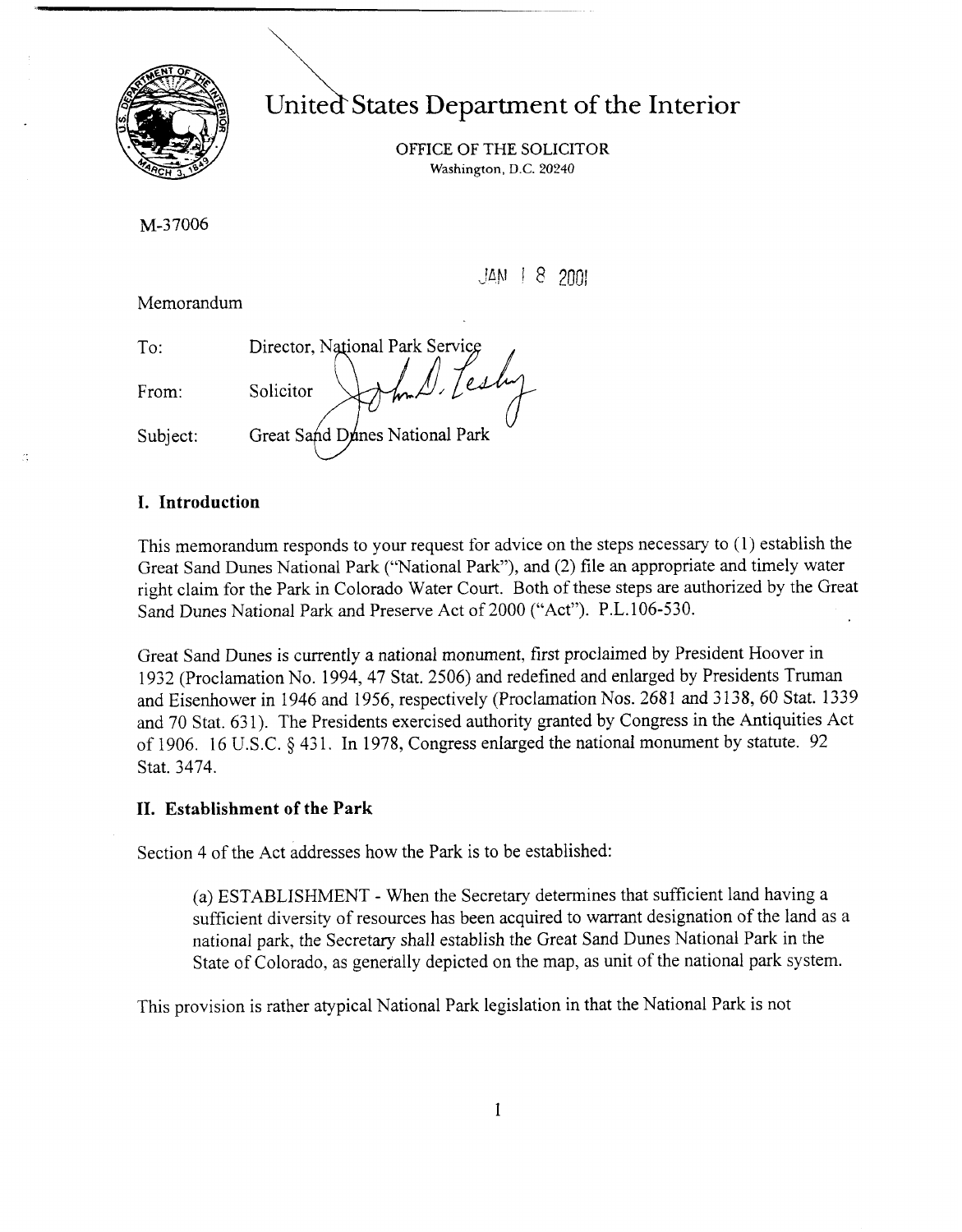established upon enactment, but rather upon a condition subsequent.' The Senate Report explains the basis for this approach: "A large ranch, known at the Luis Maria Baca Grant No. 4, is located to the west of the existing national monument and contains kev lands in the sand sheet and water resources that support the dune system." S. Rept. No. 106-479, 106th Cong, 2nd Sess. (2000), at 8 (emphasis added). The Senate Report goes on to note that the National Park "will include the existing national monument (which will be abolished when the national park is established), as well as adiacent lands located generally to the west, including the Baca properties and other State, private and Federal lands which would be acquired by or transferred to the National Park Service." Id. at 8 (emphasis added).<sup>2</sup>

The Baca properties are located to the north and west of the National Monument. The National Park Service map referenced in § 3(3) of the Act shows that the Baca properties would be a major addition to the lands that would become the National Park. Specifically, the map shows that the Baca lands are mostly earmarked, upon acquisition, for inclusion within the new boundaries of the National Park and Baca National Wildlife Refuge (Refuge) which are authorized by \$5 4 and 6 of the Act, respectively.

As you know, the Department is now negotiating for the purchase of the Baca properties. Eight and a half million dollars were made available for this purpose through Title VIII of the FY 2001 Interior and Related Agencies Appropriations Act, P.L. 106-291. It seems likely that acquisition of all of the Baca properties will cost considerably more than this, however. Therefore, several acquisition options are currently being considered, including acquiring a portion of the Baca properties in fee simple, or acquiring an undivided interest or a conservation easement over all the properties.

In moving forward with the acquisition, an important question that needs to be considered is what kind of legal interest in these properties would be sufficient for the Secretary to make the statutory finding necessary to establish the National Park ("sufficient lands having sufficient diversity of resources"). The answer, I believe, is found by considering the statute as a whole, including the findings Congress made, particularly the finding of  $\S 2(6)$ .

[Tlhe designation of a Great Sand Dunes National Park, which encompass the existing Great Sand Dunes National Monument and additional land [i.e., non-federal as well as federal lands], would provide --

(A) greater long-term protection of the geological, hydrological, paleontological,

If it is not unique; for example, Everglades National Park was established under a similar statutory process (16 U.S.C. § 410), as was Mammoth Cave (16 U.S.C. §404).

 $2$  The legislative history is limited, and the Senate Report is the most authoritative guidance. See also 146 CONG. REC. S392 1-22 (daily ed. May 1 1,2000); S9990-93 (daily ed. October 5,2000); and H10709-17, H10843-44 (daily ed. October 24, 2000).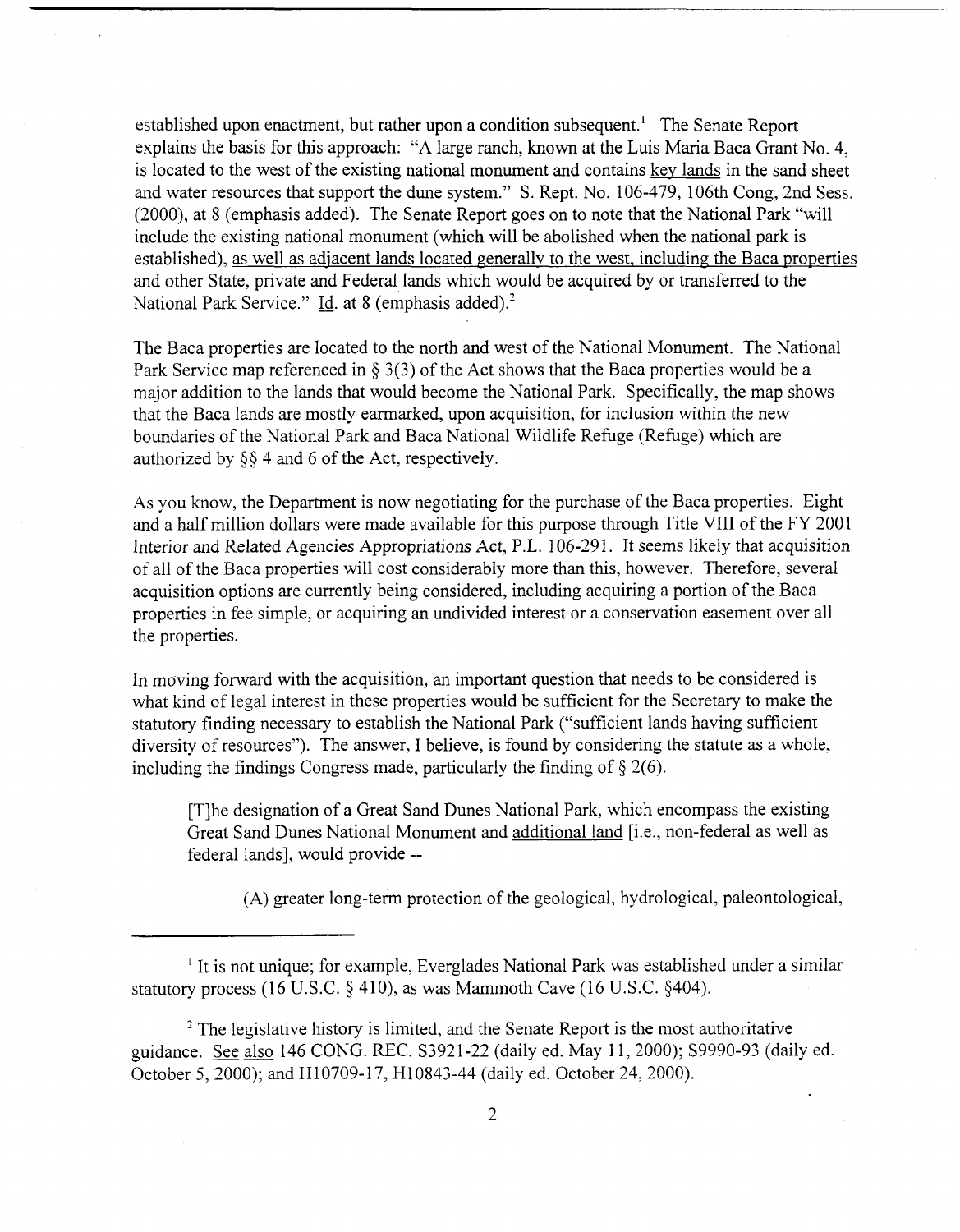scenic, scientific, educational, wildlife, and recreational resources of the area (including the sand sheet associated with the dune mass and the ground water system on which the sand dune and wetland systems depend); and

(B) expanded visitor use opportunities.

(emphasis added).

Designation must also further the mandates of the National Park Service Organic Act of 19 16, 16 U.S.C. §§ 1 et seq, which is incorporated by reference in § 7(a)(2) of the Act. The 1916 Act provides that National Parks are established to "conserve the scenery and the natural and historic objects and wild life therein" but are also to "provide for the enjoyment of the same in such manner and by such means as will leave them unimpaired for the enjoyment of future generations." 16 U.S.C. *5* 1. See, e.g., Southern Utah Wilderness Alliance v. Dabney, 222 F.3d 819 (10<sup>th</sup> Cir. 2000).

In sum, the National Park may not be established until "sufficient lands having a sufficient diversity of resources" are acquired. A strong inference can be drawn from both the text and history of the statute that acquisition of most or all of the Baca properties within the proposed National Park boundary depicted in the referenced map is essential to the Secretary's determinations of "sufficiency." That is, the National Park should not be established until (a) the United States acquires an interest in essentially all the Baca properties within the Xationai Park boundary; and (b) that interest is sufficient to manage and protect the resources they contain as well as provide for the kind of expanded visitor use opportunities contemplated by the statute. Acquisition of any lesser amount of Baca ranch lands, or lesser interest in those lands would not, in my view, meet the objectives of the legislation establishing the National Park.

## **111. A Water Right for the National Park**

The legislation shows clearly that a concern with water was a primary motivation for expansion of the protected area and conversion of the National Monument into a National Park. Section 2 of the legislation contains congressional findings that, among other things:

identify as significant "the unique pulse flow characteristics of Sand Creek and Medano Creek that are integral to the existence of the dunes system;"  $(\S 2(2)(A))$ ;

determine that "other public and private land adjacent to the Great Sand Dunes National Monument . . . contributes to the protection of . . . the surface and ground water systems that are necessary to the preservation of the dunes and the adjacent wetland;" *(5*   $(4)(B)(ii)$ ; and

determine that designating a National Park that encompasses both the existing National Monument "and additional land, would provide . . . greater long-term protection of the . . . resources of the area (including the sand sheet associated with the dune mass and the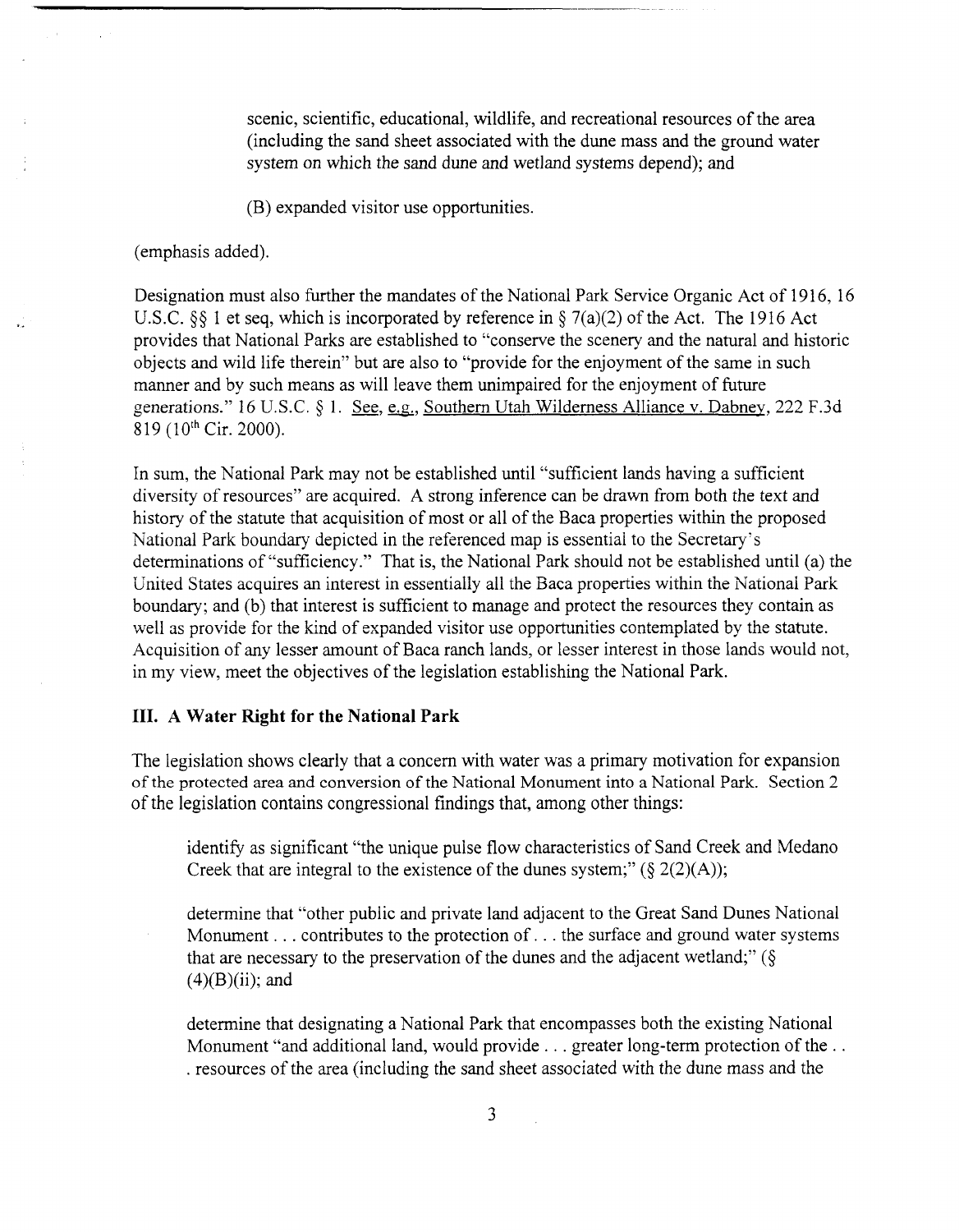ground water system on which the sand dune and wetland systems depend). . . ." *(5*   $2(6)(A)$ 

Section 9 of the Act addresses water rights generally, and § 9(b)(2) addresses water rights for the Great Sand Dunes National Park, as follows:

(2) WATER RIGHTS FOR NATIONAL PARK AND PRESERVE - In carrying out this Act, the Secretary shall obtain and exercise any water rights required to fulfill the purposes of the national park and the national preserve in accordance with the following provisions:

(A) Such water rights shall be appropriated, adjudicated, changed and administered pursuant to the procedural requirements and priority system of the laws of the State of Colorado.

(B) The purposes and other substantive characteristics of such water rights shall be established pursuant to State law, except the Secretaw is specificallv authorized to appropriate water under this Act exclusively for the purposes of maintaining ground water levels, surface water levels and stream flows on. across. and under the national park and national preserve, in order to accomplish the purposes of the national park and the national preserve and to protect park resources and park uses.

(C) Such water rights shall be established and used without interfering with -

(i) any exercise of a water right in existence on the date of enactment of this Act for a non-Federal purpose in the San Luis Valley, Colorado; and

(ii) the Closed Basin Division, San Luis Valley Project.

(D) Except as provided in sections (c) and (d), no Federal reservation of water may be claimed or established for the national park or the national preserve.

(emphasis added). See also S. Rept, supra at 11.

Although the effect of this subsection requires some understanding of general principles of water law, its meaning is clear enough. First, the legislation expressly, if rather subtly, disclaims the existence of a federal reserved water right. *See* § 9(b)(2)(D) ("[elxcept as provided in subsections (c) and (d), no Federal reservation of water may be claimed or established for the national park  $\dots$ .")<sup>3</sup> Were it not for this express waiver of a federal reserved water right, one

<sup>&</sup>lt;sup>3</sup> The referenced subsections refer to water rights "established or acquired by the United States for" the Rio Grande National Forest (subsection (c)) and the Great Sand Dunes National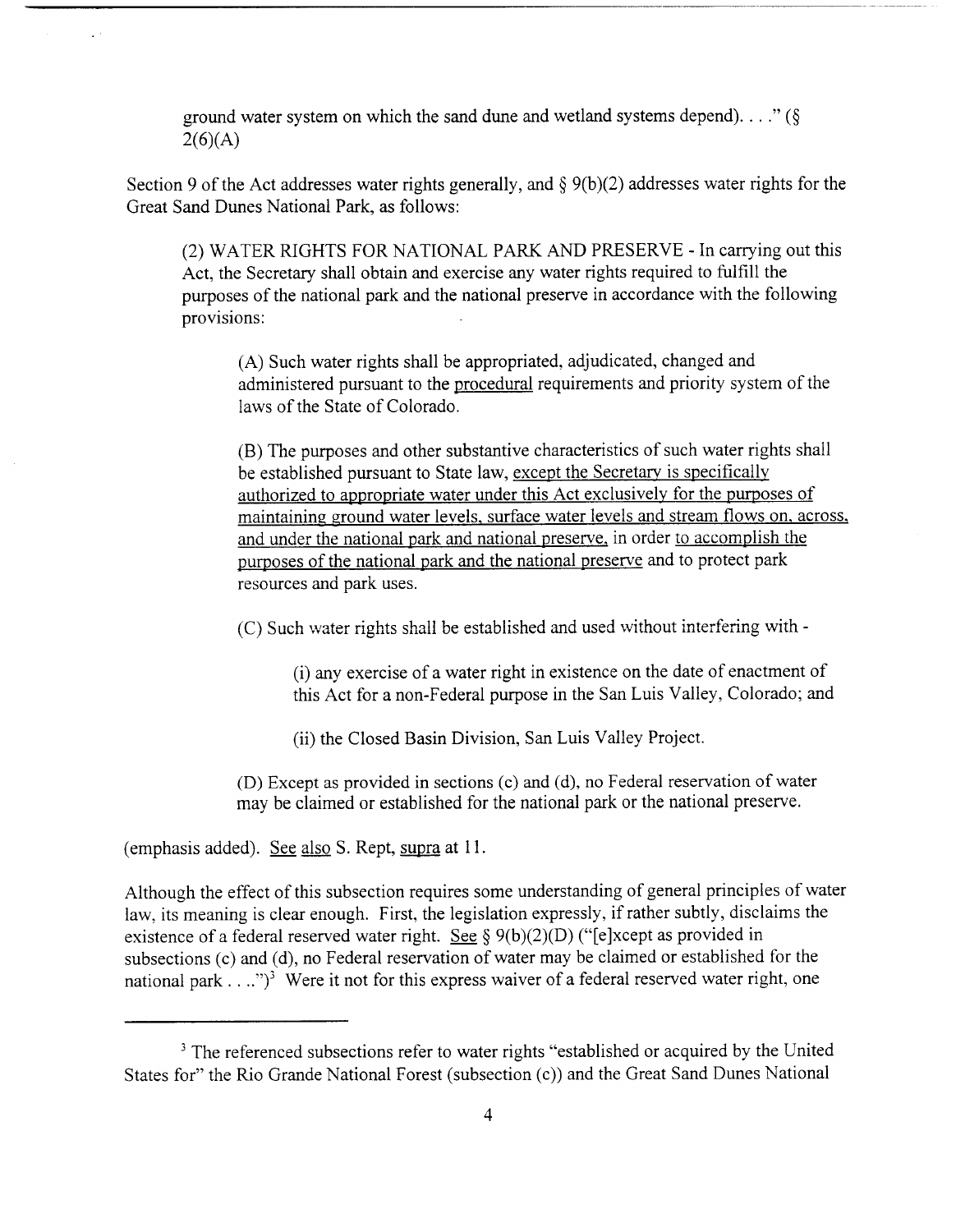would be implied with the establishment of the National Park, and with the acquisition of lands into federal ownership that are included in the National Park. See United States v. New Mexico, 438 U.S. 696, 709 (1978).4

While Congress was not willing to expressly reserve additional water for the new Great Sand Dunes National Park, nor to allow water to be reserved by implication from silence in the legislation, Congress was not unmindful of the fact that water is important to the protection of the resources of the National Park. Indeed, as noted above, concerns about water were a primary motivation for this legislation. While not relying exclusively on federal law for the water protection necessary for the National Park, Congress did not take the opposite approach, which would have been to direct the United States to rely exclusively on state substantive and procedural law for securing the water necessary for National Park purposes. Cf. United States v. New Mexico, 438 U.S. at 701 ("Where Congress has expressly addressed the question of whether federal entities must abide by state water law, it has almost invariably deferred to the state law.").

What Congress did instead in this legislation was both unusual and adroit. It directed the United States to file for needed water rights "pursuant to the procedural requirements and priority system of the laws of the State of Colorado."  $\S 9(b)(2)(A)$ . But Congress did not require the United States to conform to the substance of state law in making that filing. Instead,  $\S 9(b)(2)(B)$  - after initially stating the principle that the "purposes and other substantive characteristics of such water rights shall be established pursuant to State law" – continues with an "except that" clause that "specifically authorize<sup>[s]"</sup> the United States to "appropriate water under this Act" to protect "ground water levels, surface water levels, and stream flows on, across, and under the national park . . . in order to accomplish the purposes of the national park . . . and to protect park resources and park uses."

This approach strikes a useful accommodation between state and federal law, by including elements of both. As the Attorney General of Colorado described it: "The bill contains sufficient language to protect existing water rights and provides that the Secretary shall obtain any new water right in accordance with federal and State law." CONG. REC. at HI0714 (daily ed. October 24, 2000). It means that the National Park Service may appropriate and confirm, under the procedural rules of the State of Colorado, and in accordance with priority system of state law, a comprehensive water right to the ground and surface water necessary to fulfill the purposes and values of the National Park and Preserve, as those purposes and values are defined in the federal legislation.

Monument (subsection (d)).

<sup>&</sup>lt;sup>4</sup> Existing implied federal reserved water rights of the Great Sand Dunes National Monument are safeguarded by this legislation, which provides that nothing in the Act "affects . . . the use, allocation, ownership, or control, in existence on the date of enactment of this Act, of any ... water right ...." Section  $9(b)(1)(A)$ .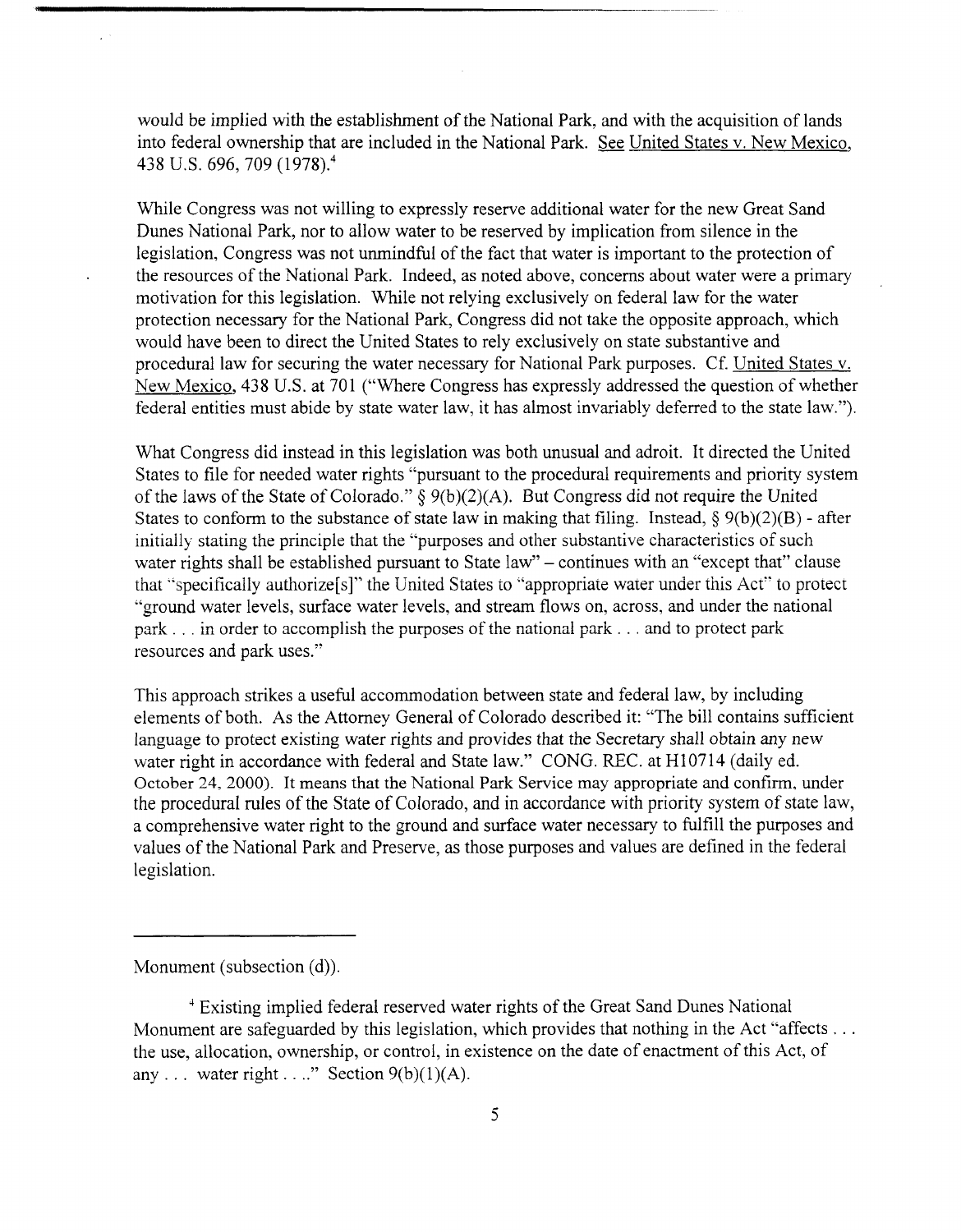What Congress has done here, then, is to preempt state water law in a limited way, by requiring conformity to state process and the state priority system, without limiting the water right to the substantive contours of state law. In so doing, Congress has exercised power long acknowledged to exist, and described specifically in a 1982 Opinion of the Office of Legal Counsel in the Department of Justice, as follows:

The Supremacy Clause provides Congress ample power, when coupled with the commerce power, the Property Clause, or other grants of federal power, to supersede state law. The exercise of such power must be explicit or clearly implied, however, and federal rights to water will not be found simply by virtue of the ownership, occupation, or use of federal land, without more.

Federal "Non-Reserved" Water fights, 6 Op. Off. Legal Counsel 328 at 383 (June 16, 1982) (hereafter, 1982 OLC Opinion). See also Solicitor Martz's Supplement to Solicitor's Opinion No. M-36914, 88 I.D. 253, 256 ("a federal right to use water in a manner not conforming to all substantive requirements of state law . . . may be founded on Federal supremacy if and where clearly mandated by Act of Congress"); **id.** at 257 (whether such a right is mandated by Congress "rests on the reasonable interpretation of the [statute] and its legislative history"). Cf. Solicitor Coldiron's Supplement to Solicitor's Opinion No. M-36914, 88 I.D. 1055, 1065 (September 11, 198 1) (concluding that federal agencies may not "circumvent state substantive or procedural laws in appropriating water" except where water had been reserved under the reserved right doctrine). The 1982 OLC Opinion made clear that Solicitor Coldiron's Opinion should not be read for the proposition that Congress had no power to override state water law, only that Solicitor Coldiron had not identified an example of the exercise of such power:

Solicitor Coldiron did not address the question of what evidence of congressional intent is necessary to overcome the presumption that state law applies. . . . [I]n Solicitor Coldiron's opinion, no existing federal land management statute contains a congressional directive of sufficient specificity to overcome the presumption of deference to state law, and that, unless and until Congress enacts [such a statute] . . . the only water rights available to federal agencies outside of state law are reserved rights or rights necessary to preserve the navigation servitude.

1982 OLC Opinion at 361. With the Great Sand Dunes legislation, we have a clear example of Congress exercising this power, albeit in a limited way.

An important advantage of this approach adopted by Congress, from the state perspective, is that it requires the National Park Service to put all other water users on notice, early on, of the character of its water rights claim. This is different from a federal reserved water right, which usually comes into existence by implication upon the creation of a federal reservation, but which does not then have to be filed in the state water law system. Indeed, it does not have to be formally claimed or adjudicated either until the United States chooses to bring an action in federal court to assert it and protect it, <u>see, e.g., Cappaert v. United States</u>, 426 U.S. 128 (1976), or, as is more usually the case, until the United States is joined in a state general stream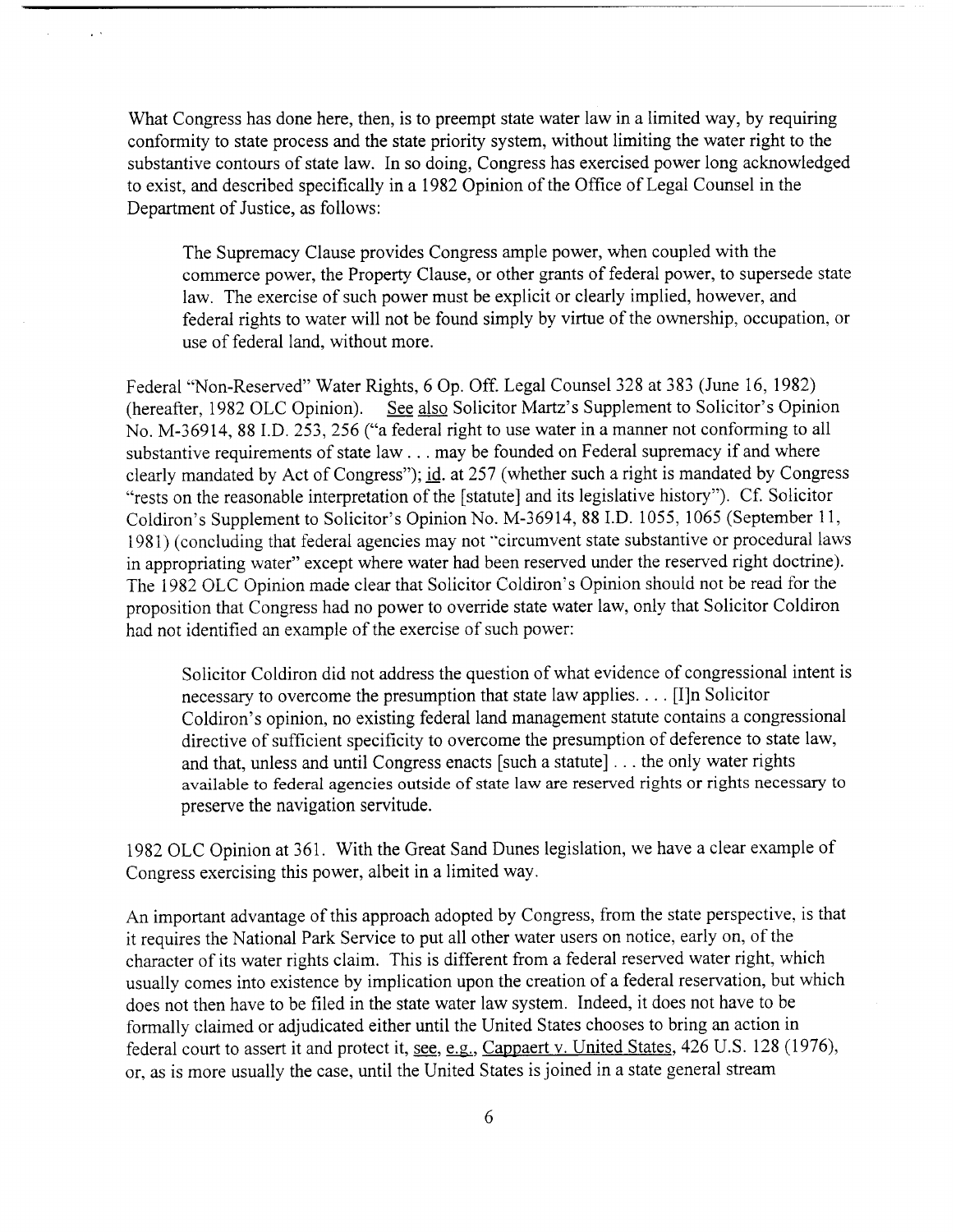adjudication pursuant to the terms of the McCarran Amendment. 43 U.S.C. *5* 666. Neither of these events may occur for many years after the federal reservation is made, and in the meantime other water users may lack notice of the character of the right. Another important advantage, besides better notice of the character of the claim, is that it facilitates administration of the claim through the state water rights system.

Other features of this water right also differ from a federal reserved water right. As suggested by the 1982 OLC Opinion, the basis for this right is the appropriation of water for some use specified in federal law, rather than a reservation of land. The appropriation date is the date the water use is initiated, and its measure is the amount of water reasonably necessary for that use. the 1982 OLC Opinion, the basis for this right is the appropriation of water for some use<br>specified in federal law, rather than a reservation of land. The appropriation date is the date the<br>water use is initiated, and its any artificial diversion of water, but occurs with the identification of the instream flows and groundwater levels necessary to fulfill the purposes of the Great Sand Dunes National Park. **L.** 

Under the Supremacy Clause, the state water court is bound to follow these elements of federal law concerning this water right:

In the exercise of its constitutional authority under the Commerce, Property, or General Welfare clauses, or under its treaty and war powers, Congress has the power to authorize the appropriation of unappropriated water by federal land management agencies. If Congress exercises that power, by operation of the Supremacy Clause such an exercise preempts inconsistent state laws.

The question, therefore, is not generally whether Congress has the power to establish federal rights to unappropriated water, but whether it has exercised that power.

1982 OLC Opinion, at 362.' I believe Congress has clearly exercised that power here, for the limited but important objective of determining the purposes for which a water right may (under the procedures and in accordance with the priorities of Colorado state water law) be obtained for Great Sand Dunes National Park. By authorizing the appropriation of a water right for these purposes by the National Park Service, for example, Congress has preempted Colorado law to the extent that it limits the ownership and enforcement of such a water right to the Colorado Water Conservation Board. *See* Colo. Rev. Stat. *5* 37-92-102(3). This approach reflects, in other words, a determination that the National Park Service is not to be bound by whatever substantive limits might exist in Colorado state water law on the purposes for which the National Park Service may appropriate water necessary to protect the National Park. Further, although the Colorado Water Court has jurisdiction to make the initial determination of the National Park Service's water right, its determination of the sufficiency of that right to carry out the purposes of

<sup>&#</sup>x27;Although the 1982 OLC Opinion is a very helpful framework for understanding the nature of the water right authorized for the Great Sand Dunes National Park, we are not prepared to say here that all the discussion in that lengthy opinion controls all aspects of the particular water right enacted by Congress and addressed in this memorandum.